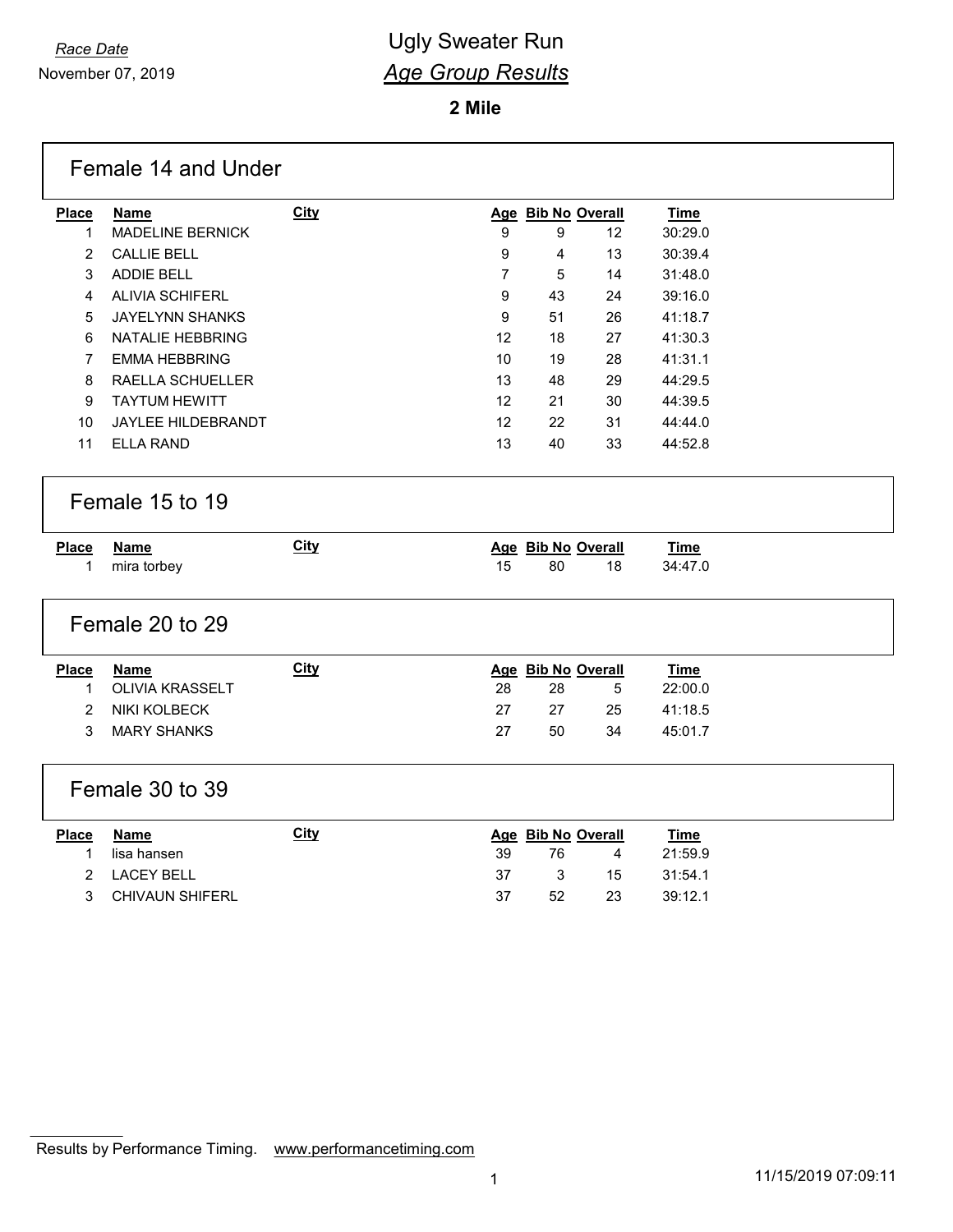# *Race Date* **Contract Contract Contract Contract Contract Contract Contract Contract Contract Contract Contract Contract Contract Contract Contract Contract Contract Contract Contract Contract Contract Contract Contract** *Age Group Results*

**2 Mile**

| Female 40 to 49 |                        |                 |            |                       |    |             |  |
|-----------------|------------------------|-----------------|------------|-----------------------|----|-------------|--|
| <b>Place</b>    | Name                   | <b>City</b>     | <b>Age</b> | <b>Bib No Overall</b> |    | <b>Time</b> |  |
| 1               | tiff scott             |                 | 45         | 74                    | 7  | 22:49.2     |  |
| 2               | mary cornell           |                 | 45         | 70                    | 17 | 34:06.0     |  |
| 3               | torbey<br>mrs.         |                 | 45         | 81                    | 19 | 34:47.8     |  |
| 4               | <b>LIZ RUETH</b>       |                 | 45         | 41                    | 21 | 35:55.3     |  |
|                 | Female 50 to 59        |                 |            |                       |    |             |  |
| <b>Place</b>    | <b>Name</b>            | <b>City</b>     |            | Age Bib No Overall    |    | <b>Time</b> |  |
| 1               | <b>CARLA MISKOWSKI</b> |                 | 53         | 33                    | 3  | 21:18.5     |  |
| 2               | <b>LAURA HAYDEN</b>    | Stetsonville WI | 56         | 16                    | 9  | 24:20.3     |  |
| 3               | <b>WENDY PODACH</b>    |                 | 50         | 39                    | 10 | 25:27.0     |  |
| 4               | ANGEL SCHECKLMAN       |                 | 55         | 42                    | 20 | 35:54.3     |  |
| 5               | <b>JUDI TEWS</b>       |                 | 58         | 56                    | 22 | 39:09.5     |  |
|                 | Female 60 and Over     |                 |            |                       |    |             |  |
| Place           | <b>Name</b>            | City            |            | Age Bib No Overall    |    | <b>Time</b> |  |
|                 | <b>TERRY BERNICK</b>   |                 | 65         | 7                     | 16 | 32:27.0     |  |
| 2               | <b>PAT KROMANAKER</b>  |                 | 62         | 29                    | 32 | 44:46.8     |  |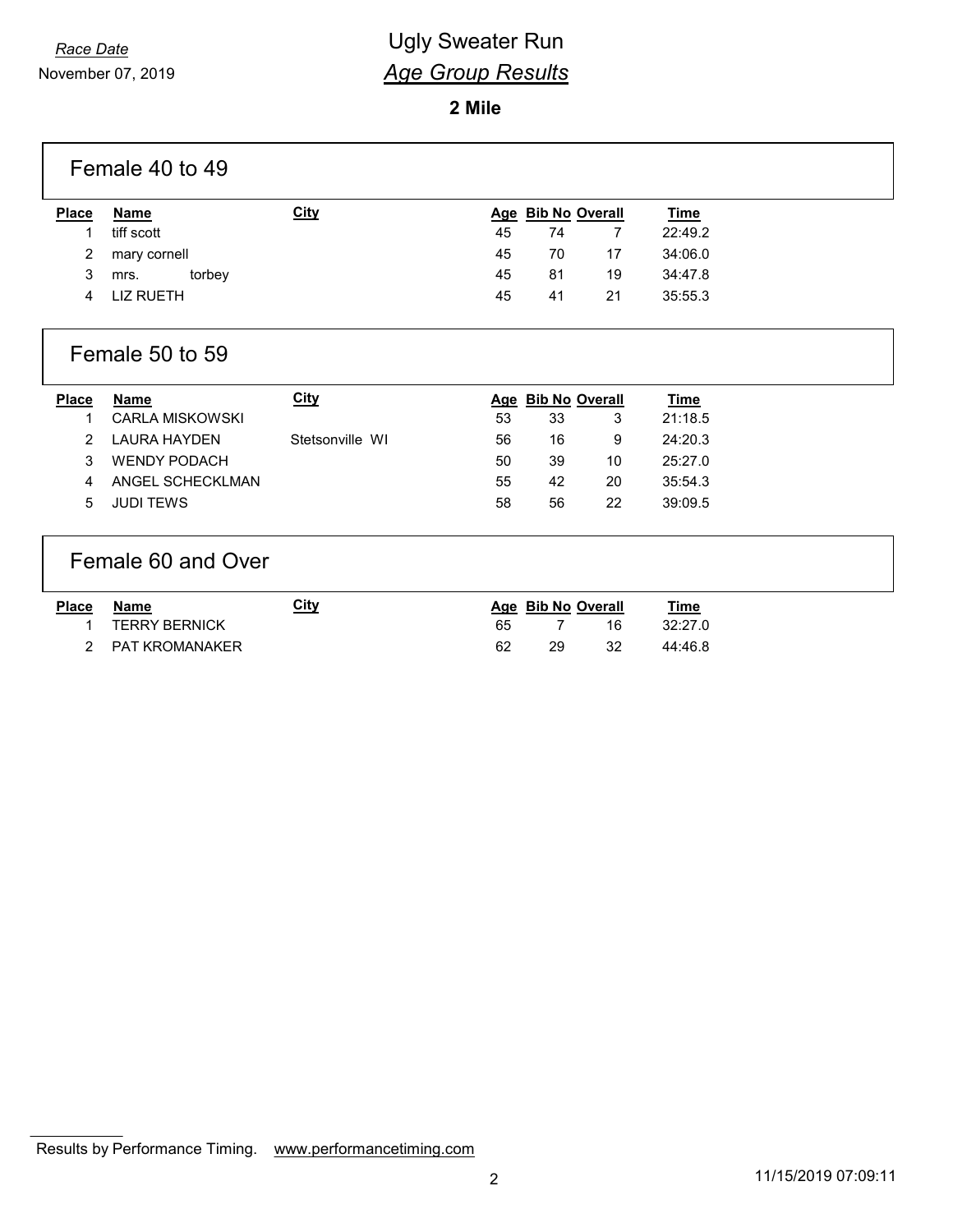November 07, 2019

# *Race Date* **Contract Contract Contract Contract Contract Contract Contract Contract Contract Contract Contract Contract Contract Contract Contract Contract Contract Contract Contract Contract Contract Contract Contract** *Age Group Results*

**2 Mile**

| Male No Age Provided |                      |                 |    |                    |                |             |  |
|----------------------|----------------------|-----------------|----|--------------------|----------------|-------------|--|
| <b>Place</b>         | <b>Name</b>          | <b>City</b>     |    | Age Bib No Overall |                | <u>Time</u> |  |
| 1                    | Unknown Partic, 84   |                 |    | 84                 | 35             | 45:02.1     |  |
| 2                    | Unknown Partic. 77   |                 |    | 77                 | 36             | 45:30.6     |  |
|                      | Male 14 and Under    |                 |    |                    |                |             |  |
| <b>Place</b>         | <b>Name</b>          | <b>City</b>     |    | Age Bib No Overall |                | Time        |  |
| 1                    | <b>RYAN BERNICK</b>  |                 | 11 | 6                  | 37             | 49:14.4     |  |
|                      | Male 40 to 49        |                 |    |                    |                |             |  |
| <b>Place</b>         | <b>Name</b>          | City            |    | Age Bib No Overall |                | <b>Time</b> |  |
| 1                    | PAUL JOHANNES        |                 | 42 | 24                 | 1              | 20:03.6     |  |
| 2                    | <b>DENNIS KEFFER</b> |                 | 47 | 26                 | $\overline{2}$ | 21:10.6     |  |
| 3                    | bill schroeder       |                 | 45 | 73                 | 6              | 22:44.0     |  |
|                      | Male 50 to 59        |                 |    |                    |                |             |  |
| <b>Place</b>         | <b>Name</b>          | City            |    | Age Bib No Overall |                | <b>Time</b> |  |
| 1                    | <b>BOB LARSEN</b>    |                 | 51 | 31                 | 8              | 23:40.4     |  |
| 2                    | PAUL BROWN           | Stetsonville WI | 52 | 10 <sup>°</sup>    | 11             | 25:34.8     |  |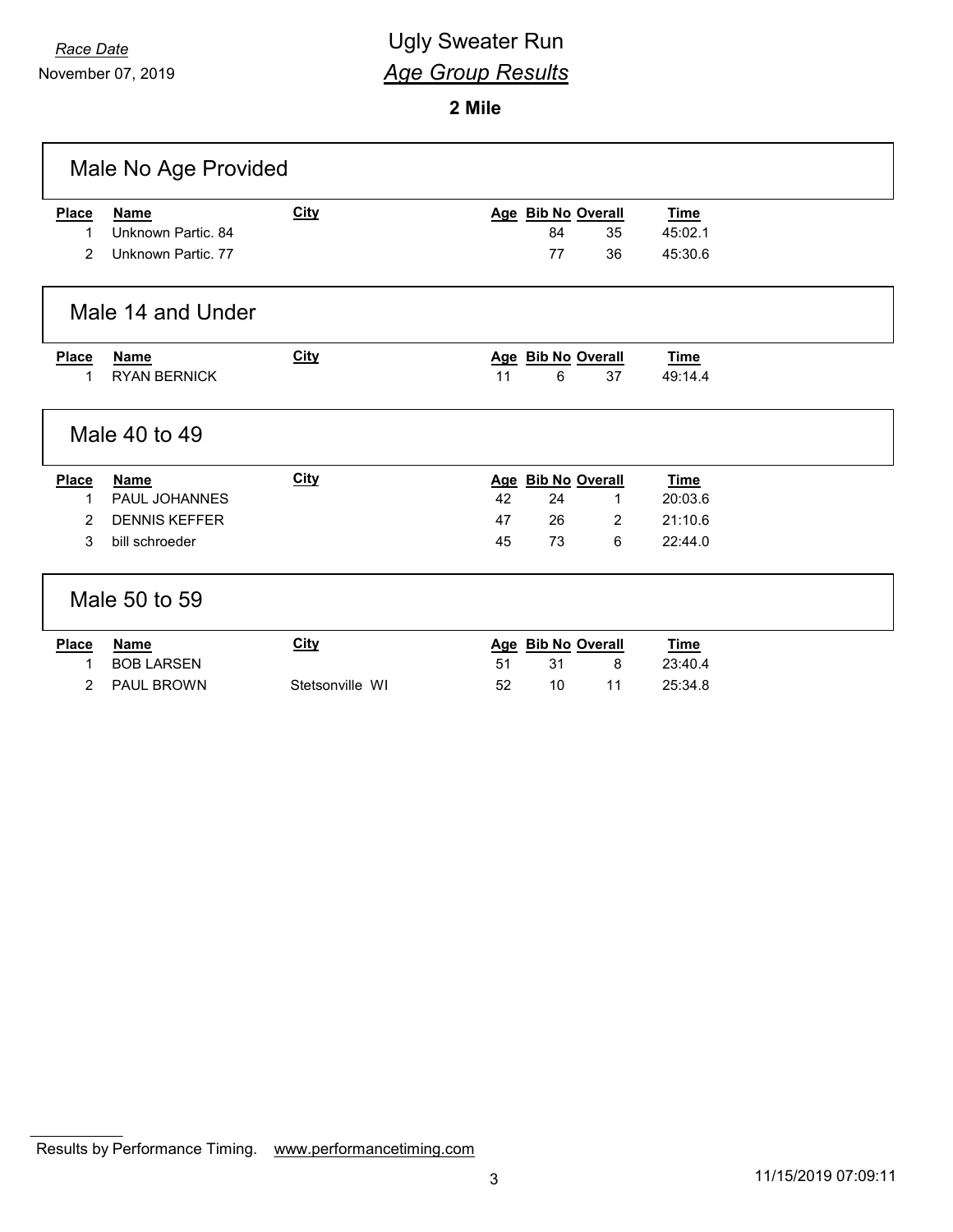ľ

November 07, 2019

# *Race Date* **Contract Contract Contract Contract Contract Contract Contract Contract Contract Contract Contract Contract Contract Contract Contract Contract Contract Contract Contract Contract Contract Contract Contract** *Age Group Results*

**Mile**

|              | Female 15 to 19         |             |    |                    |        |             |  |
|--------------|-------------------------|-------------|----|--------------------|--------|-------------|--|
| <b>Place</b> | <b>Name</b>             | <b>City</b> |    | Age Bib No Overall |        | <b>Time</b> |  |
| 1            | <b>BRIANNA DUDA</b>     |             | 16 | 13                 | 25     | 49:00.0     |  |
|              | Female 20 to 29         |             |    |                    |        |             |  |
| <b>Place</b> | <b>Name</b>             | <b>City</b> |    | Age Bib No Overall |        | <b>Time</b> |  |
| 1            | <b>AMANDA STUDER</b>    |             | 28 | 54                 | 5      | 41:02.1     |  |
| 2            | DAYNA SCHUTZ            |             | 28 | 49                 | 9      | 42:59.4     |  |
| 3            | <b>KYLIE DESMET</b>     |             | 28 | 11                 | 19     | 46:10.7     |  |
| 4            | <b>CLAIRE SCHROEDER</b> |             | 25 | 47                 | 22     | 46:20.6     |  |
|              | Female 30 to 39         |             |    |                    |        |             |  |
| <b>Place</b> | <b>Name</b>             | <b>City</b> |    | Age Bib No Overall |        | <u>Time</u> |  |
| 1            | NIKKI WIERZBA           |             | 38 | 61                 | 6      | 41:13.7     |  |
| 2            | Katie Bluhm             |             | 36 | 63                 | 13     | 45:19.1     |  |
| 3            | KRISTI LUCHTERHAND      |             | 37 | 32                 | 16     | 45:44.5     |  |
| 4            | <b>WENDY NYCZ</b>       |             | 36 | 37                 | 32     | 1:02:52.3   |  |
|              | Female 40 to 49         |             |    |                    |        |             |  |
| <b>Place</b> | <u>Name</u>             | <b>City</b> |    | Age Bib No Overall |        | <b>Time</b> |  |
| 1            | penny ragual            |             | 45 | 69                 | 2      | 38:08.3     |  |
| 2            | katie bluhm             |             | 45 | 82                 | 8      | 42:55.0     |  |
| 3            | ann Lang                |             | 45 | 68                 | 10     | 43:08.2     |  |
| 4            | teri wilczek            |             | 45 | 66                 | 11     | 43:08.3     |  |
| 5            | kristen polga           |             | 45 | 72                 | 14     | 45:35.6     |  |
| 6            | andrea peterson         |             | 45 | 75                 | 15     | 45:36.2     |  |
| 7            | <b>KRIS HEBBRING</b>    |             | 42 | 20                 | 21     | 46:19.0     |  |
| 8            | <b>Tracy Boyer</b>      |             | 45 | 64                 | 23     | 46:21.7     |  |
| 9            | RUTH WAGNER             |             | 45 | 57                 | 26     | 50:32.9     |  |
| 10           | TINA MUELLER            |             | 45 | 34                 | 28     | 52:24.5     |  |
| 11           | kelly esker             |             | 45 | 79                 | 29     | 52:42.0     |  |
| 12           | rebecca krause          |             | 45 | 67                 | $30\,$ | 59:53.1     |  |
| 13           | ann sommer              |             | 45 | 65                 | 31     | 59:54.2     |  |
|              |                         |             |    |                    |        |             |  |